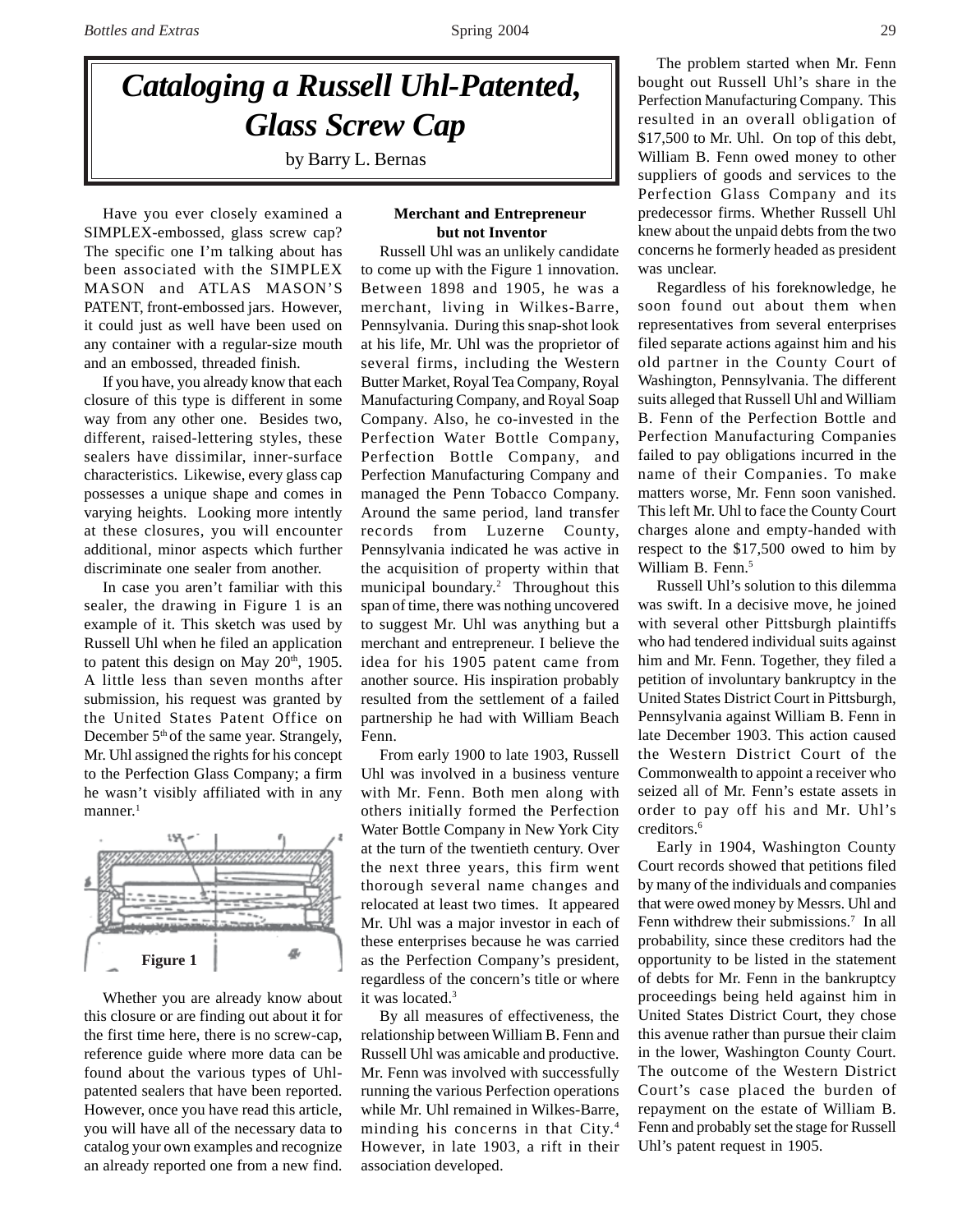The absent Mr. Fenn was a prolific inventor. From 1900 until 1905, records in the United States Patent and Trademark Office showed a minimum of eighteen patents were issued to him. Six of these were for jar closures or similar devices. During the same period, none were ever granted to Russell Uhl.<sup>8</sup> So where did he get the notion to apply for a separate patent on an all-glass, screw cap?

Although lacking direct evidence, I think it came about because Mr. Uhl didn't get sufficient restitution from the petition he partially initiated in bankruptcy court. From his \$17,500 claim at the time, Russell Uhl got back only \$1207.50 or 0.069 percent of his total input. Out of the same ruling, other claimants faired much better. For example, the Republic Glass Manufacturing Company (read John P. Elkin) got the letters patent for an improved jar closure (759,168) while Paul Synnestvedt, an attorney that processed and managed many of Mr. Fenn's patent applications, purchased the rights to six of Mr. Fenn's patents for \$30. Included in these was one for an improved jar closure (769,600). Figure 2 has the two examples of the above patents sitting sideby-side in chronological order.<sup>9</sup>





The left-side model was already being used on a widely distributed and fancily designed, Flaccus Brothers product jar (FLACCUS BROS. STEERS HEAD FRUIT JAR). In addition, it sealed the new "SIMPLEX packing jar" made for the Perfection Manufacturing and then Perfection Glass Company. To say the least, it was a product with money making potential for the patent owner. The righthand specimen was an advance, although clumsily in my opinion, to this popular, side-sealing closure. For me, it represented a step toward making an allglass closure for a Mason-style container with a standard-diameter mouth and threaded finish.

I opine the right-hand model in Figure 2 was used as the basis for Russell Uhl's later submission. When produced, it represented a chance to recoup some of his lost investment.<sup>10</sup> This partfactual and part-speculative scenario is one way to explain why Russell Uhl, a man with no known inventive proclivities, suddenly requested a patent to seal fruit or packers jars. Maybe some day, someone will come across new ephemera that will provide the piece of data, unlocking the door on this conundrum once and for all. However, for now all we're left with is my supposition or your insight.

# **Standard Terminology**

Well, enough with the quasi-historical musings, let's get on with the methodology for identifying and cataloging these sealers. The first item to talk about is a set of descriptive terms to standardize the way each Uhl-patented closure is described. Basically, this section divides the screw cap into four, distinct areas. Let me describe each one, using the Figure 3 sketch.



Outer, Top Surface or "a"

The first part of the Uhl-patented, screw cap is the outer, top surface. Considered to be the top of the sealer, this region has several traits which assist in determining one cap from another.

Skirt – Outer and Inner or "b"

This is my term for the circular sidewall of the closure. On the outer skirt, vertical ribs are molded onto it. There may or may not be a bottom band in addition to the grippers on the sealer. The inner skirt has the cover's thread cut onto the interior side-wall. This aligns with its counterpart on the container's finish to tighten the screw cap.

Bottom Edge of the Skirt or "c"

The area between the bottom of the outer and inner skirt is labeled the bottom edge of the skirt. It encompasses the circular width of the skirt and has varying features on it. The most prominent one is a protruding, annular ring which creates the air-tight seal between this portion of the closure and the rubber, jar ring sitting on the container's shoulder.

#### Inner Surface or "d"

The inner surface of an Uhl-inspired closure is the final region to scrutinize. By turning the screw cap upside down this area is exposed to view. The inner surface is the circular area lying between the inner skirt of the sealer.

# **Five, Distinct Groups of Uhl caps**

The next step in the process is to identify the Group in which an Uhldesigned sealer belongs. The features molded onto the screw cap on the inner surface determine the Group. Up to this point, I have discovered five, dissimilar characteristics. By no means allinclusive, my findings are only a starting point for identifying other groups that haven't been reported.

At this point, it should be noted that the order of the Groups I'm about to present shouldn't be construed with the time period each one was manufactured. For instance, Group I might not be the earliest design produced. Similarly, Group V models weren't necessarily the last style turned out. The progression of examples from oldest to newest for the Uhl-patented screw cap is a topic for another article.

The picture in Figure 4 shows the inner surface of a screw cap assigned to Group I. The embossing, (dot) SIMPLEX GLASS CAP (dot) FOR MASON JARS (in a circle) with  $PATD$  (smaller D) DEC (dot) 5 (dot) 05 (dot) (in the center on two lines), is cut backwards on the inner surface of this sealer. The molded lettering on the inner surface can be read through the outer top section of the cap. It is this feature, embossing on the inner surface, that makes this specimen a Group I member.

**Figure 4**

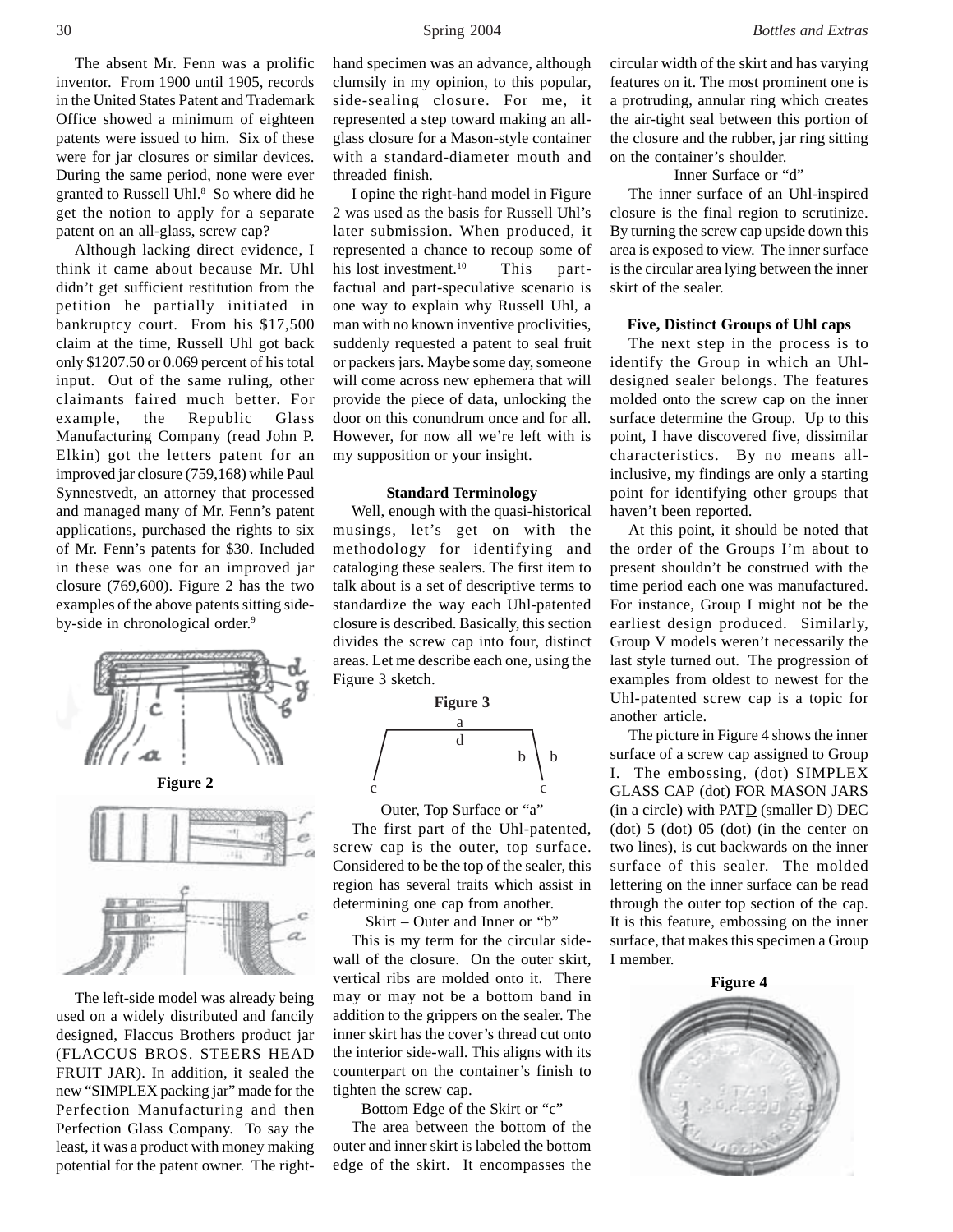#### *Bottles and Extras* 31 **31 Spring 2004** 31

The next example or Group II model can be seen in Figure 5. The left-hand version has a raised, circular plane in the center of the closure's inner surface. Pictured beside it is a mate. This one has a depressed, circular surface in the same location.



A Group III cap is pictured below in Figure 6. It has a raised, hollowed-out ring with a raised dot inside the hollowed-out segment in the center of the sealer's inner surface.



**Figure 6**

The Group IV example follows in Figure 7. It has a raised dot in the middle of the screw cap's inner surface. The contour of the raised dot may differ. Some Group IV closures have a conical or pointed dot. Others carry a rounded, raised dot.



**Figure 7**

The final version carries a Group V designation. The inner surface on the Figure 8 variant has a flat or irregular feel to it. There is no embossed wording or molded traits on this inner surface. The lettering appears to be like that in Figure 4; however, it is on the outer, top surface vice on the inner surface.



## **Figure 8**

With regard to referencing each of the five Groups, a roman numeral is the recommended means to designate one Group from another. For example, the Figure 4 model would be "Group I" followed in sequence through Figure 8 which carries the "Group V" label.

#### **Four Separate Screw Cap Shapes**

Once the Group is determined, the shape of the Uhl-patented, glass closure is the next aspect to substantiate. So far, I've been able to identify four contours for this screw cap. Separate names have been assigned to each one for reference ease.

Again, I need to point out that the order in which I've chosen to list the contours of these sealers doesn't imply these were made one after the other in a timelinelike manner. As such, the Figure 9 specimen shouldn't be thought of as the first, Uhl design to be made. Likewise, the Figure 12 example may or may not have been the final version to be pressed. As with the inner-surface attributes of the screw cap that determine its placement within a distinct Group, the alignment of closure shapes in a progression from firstmade to last produced will be left to a separate discussion.



The Figure 9 side view of an Uhlpatented cover has a simple design to it. In my opinion, the outward appearance of it resembles the same motif seen on a

smaller screw cap that fits on the groundlip version of the FLACCUS BROS. STEERS (steer head in a circle) HEAD FRUIT JAR labeled container. It is the one with the embossed wording, TO REMOVE CAP PRESS DOWN & UNSCREW, on the inner surface of the sealer. Due primarily to this similarity, the Figure 9 model was named Flaccuslike.



#### **Figure 10**

The next variant has a stunning profile quite different from the simplistic model shown in Figure 9. Displayed in Figure 10, the vertical ribs on the outer skirt ascend from a small band at the bottom of the closure to a point above the outer, top surface of the screw cap. The semicircular protrusions give this area of the cover a jewel-like aspect. Thus, I've given the Figure 10 design the moniker, jeweled crown.



# **Figure 11**

The third version is portrayed as Figure 11. As you can easily see, the vertical ribs on this type rise out of a somewhat taller band at the bottom of this sealer. However, the grippers don't ascend up and over the outer skirt. Instead, these stop short of the outer, top surface of the screw cap. The region above the top of the ribs appears to me to be a dome. Because of this feature, I've called the Figure 11 example a domed crown.



# **Figure 12**

The last shape appears in Figure 12. The much taller band at the base of the outer skirt on this specimen of an Uhlpatented closure is the most prominent trait on this cover. From it, thinner, vertical ribs rise along the outer skirt to just below the cap's outer, top surface. For me, the symmetrical design of this sealer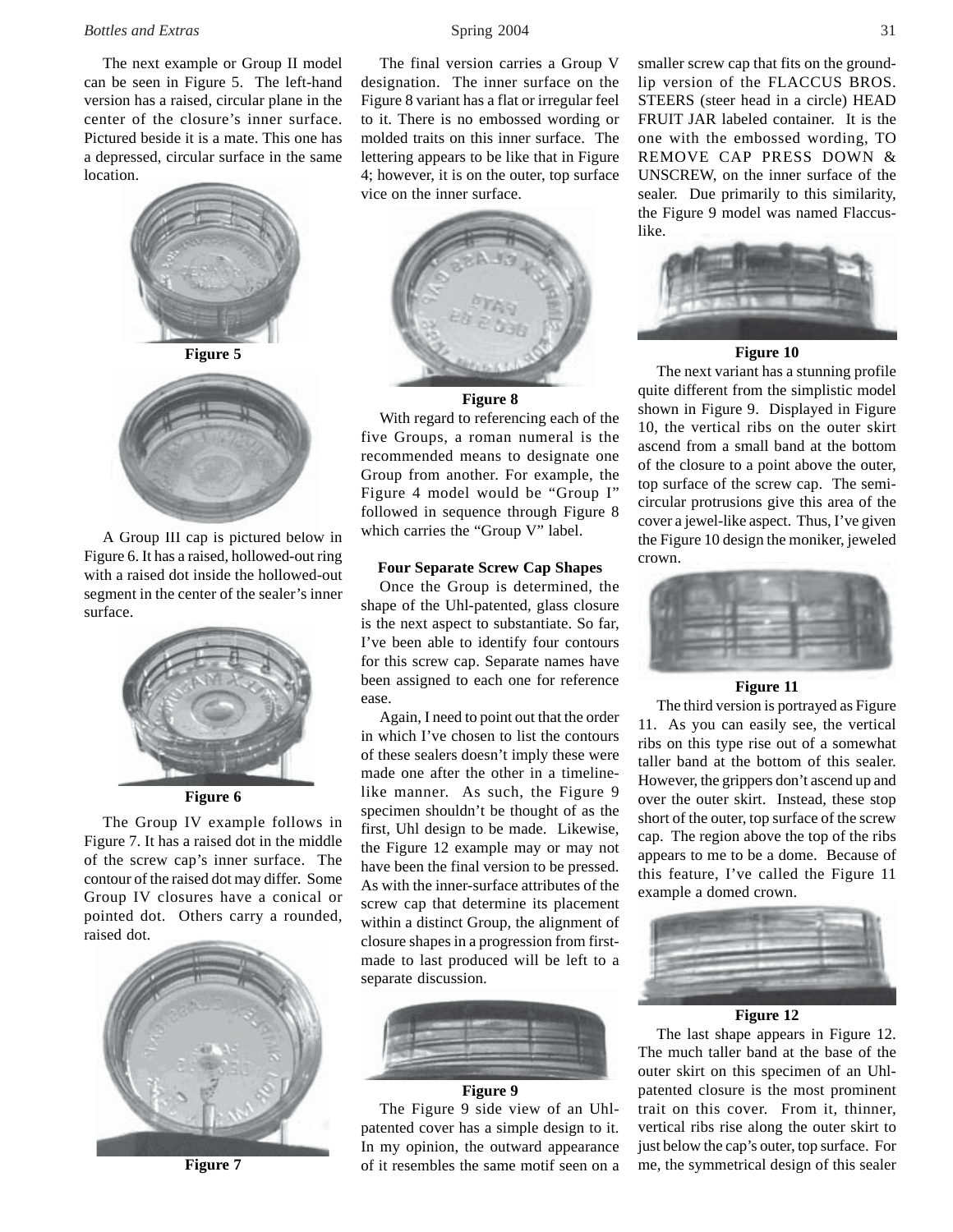In order to simplify any reference listing for the four shapes reported for the Russell Uhl-patented screw cap, a numeral can be assigned to each motif. For example, the "Flaccus-like" variant would be referred to with the number "1." The "Jeweled Crown" model carries the digit "2." The others would follow in sequence with the "Hat" item having the numeral "4."

# **Three Closure Heights**

The Uhl-conceived sealer comes in at least three heights. The elevation of the screw cap is measured from the bottom edge of the skirt to the closure's outer, top surface. Any protrusion above the sealer's outer, top surface by a vertical rib isn't considered in determining the height of the cover.

The first example is a tall closure. It is one inch or more tall. The second variant or standard example measures between three-fourths of an inch but less than one inch. The small version has a height of less than three-fourths of an inch.

These distances can be easily referenced by the use of numerals to distinguish one height from another. Under this category, the number "1" would represent a tall specimen of Uhlpatented, screw cap. The digit "2" is for the sealer with a standard height and so forth.

#### **Two Styles of Lettering**

On all variants, an embossed phrase, several words and/or a patent date appear on the outer top or inner surfaces of Uhlinspired closures. This attribute permits each screw cap to be further categorized.

The two styles of lettering are as listed in the following lines. Along with each one is a number for identifying the individual trait. A small letter indicates the presence of a variation in the way the phrasing or wording was cut into the mold.

1. The following wording and phrasing is molded onto the closure – SIMPLEX MASON PATENT APPL'D FOR.

a. Variation one – (dot) SIMPLEX (dot) MASON (dot) PATENT (dot) APPL'D (dot) FOR - (Dots are in front of SIMPLEX and between all other words.)

b. Variation two – (dot) SIMPLEX (dot) MASON (dot) PATENT (dot) APPL'D FOR - (No dot is between APPL'D and FOR.)

c. Variation three - (dot) SIMPLEX MASON (dot) PATENT (dot) APPL'D (dot) FOR - (There is no dot between SIMPLEX and MASON.)

d. Variation four – (dot) SIMPLEX MASON (dot) PATENT APPL'D FOR – (There are only two dots. One is between the words SIMPLEX and FOR. The other is between the words MASON and PATENT.)

2. The following wording is molded onto the closure – SIMPLEX GLASS CAP FOR MASON JARS (around the outer edge of the sealer) PATD (elevated, smaller, capital D) DEC 5 05 (in center of sealer on two lines).

a. Variation one – (dot) SIMPLEX GLASS CAP (dot) FOR MASON JARS PATD DEC (dot) 5 (dot) 05 (dot). There are five dots in this phrase variant. One is before the word SIMPLEX. The other is between the words CAP and FOR. The final three are in the date after the abbreviation for December, after the number "5", and then at the end of the two digits "05".

b. Variation two – SIMPLEX GLASS CAP FOR MASON JARS (dot) PATD DEC (dot) 5 (dot) 05 (dot) The only dot in the first phrase is after the word JARS. The dots in the date are positioned as in variation one.

c. Variation three – SIMPLEX GLASS CAP FOR MASON JARS PATD DEC (dot) 5 (dot) 05 (dot) There are no dots in the first phrase. The only dots on this version are in the date. These are positioned in the same positions as in variation one.

To reference any of the wording or phrasing styles seen on the Uhl-patented cover, the number and letter combination would suffice. In this case, the combination of "2.b." would signify a screw cap with the following on it – "SIMPLEX GLASS CAP FOR MASON JARS (dot) PATD DEC (dot) 5 (dot) 05  $(dot)$ ."

#### **Others Characteristics**

There are some other characteristics that appear on the Uhl-conceived sealer. These serve to further segregate one screw cap from another within a Group.

The first is the size of the capital letters in the wording or phrasing that is cut onto the closure. Two types have been identified. The large one has alphabetical characters that are 5/16 of an inch high or higher. For the smaller type, the same letters are  $1/4<sup>th</sup>$  of an inch or less tall.

The next feature is the shape of the middle component in the capital letter "M" in the word "SIMPLEX" on the screw cap. Three styles have been uncovered. The initial one has a "Y" in the center. A "V" comprises the second example. This would be exactly like the large "V" that serves as the character between the two straight lines in the letter "M" in the word "SIMPLEX." The final version has a small "v" as the central aspect in the large letter "M."

The style and shape of the vertical ribs or grippers on the outer skirt of this type of fruit-jar cover is the third attribute. Two basic styles have been revealed. One has a partial gripper on it. For this variant, the gripper is segmented. The separate piece can be at the top, bottom or top and bottom with a smooth space between it. The second features a complete vertical rib. Regardless of the version, each vertical rib has a distinct shape. Four shapes have been discerned. The first has a thin, fountain pen profile.<sup>11</sup> The next looks like a spike.<sup>12</sup> For the third variant, a cannon barrel appearance is suggested.<sup>13</sup> The last motif has been labeled log-like.<sup>14</sup>

On the bottom edge of the screw cap's skirt is the fourth characteristic. This region can be rounded or flat. The first model normally has a raised ring on the bottom edge of the skirt. For the flat specimens, a polished or ground surface has been recorded.

The final trait totals the number of vertical ribs on the closure's outer skirt.

Any or all of these attributes from the Uhl-patented sealer can be identified and recorded in the remarks section of the reference guide under the Group of closure being listed.

#### **Reference Guide Listing**

Up to this point, I've discussed the various components of an Uhl-designed screw cap. Now I'd like to put them all together into a sample listing.

How would a depressed, circle on the inner surface; jeweled-crown; standardheight closure embossed with "(dot) SIMPLEX (dot) MASON (dot) PATENT (dot) APPL'D FOR" be cataloged? What if the same model had small size letters; a capital letter "V" as the middle component of the "M" in the word SIMPLEX; a spike style of complete,